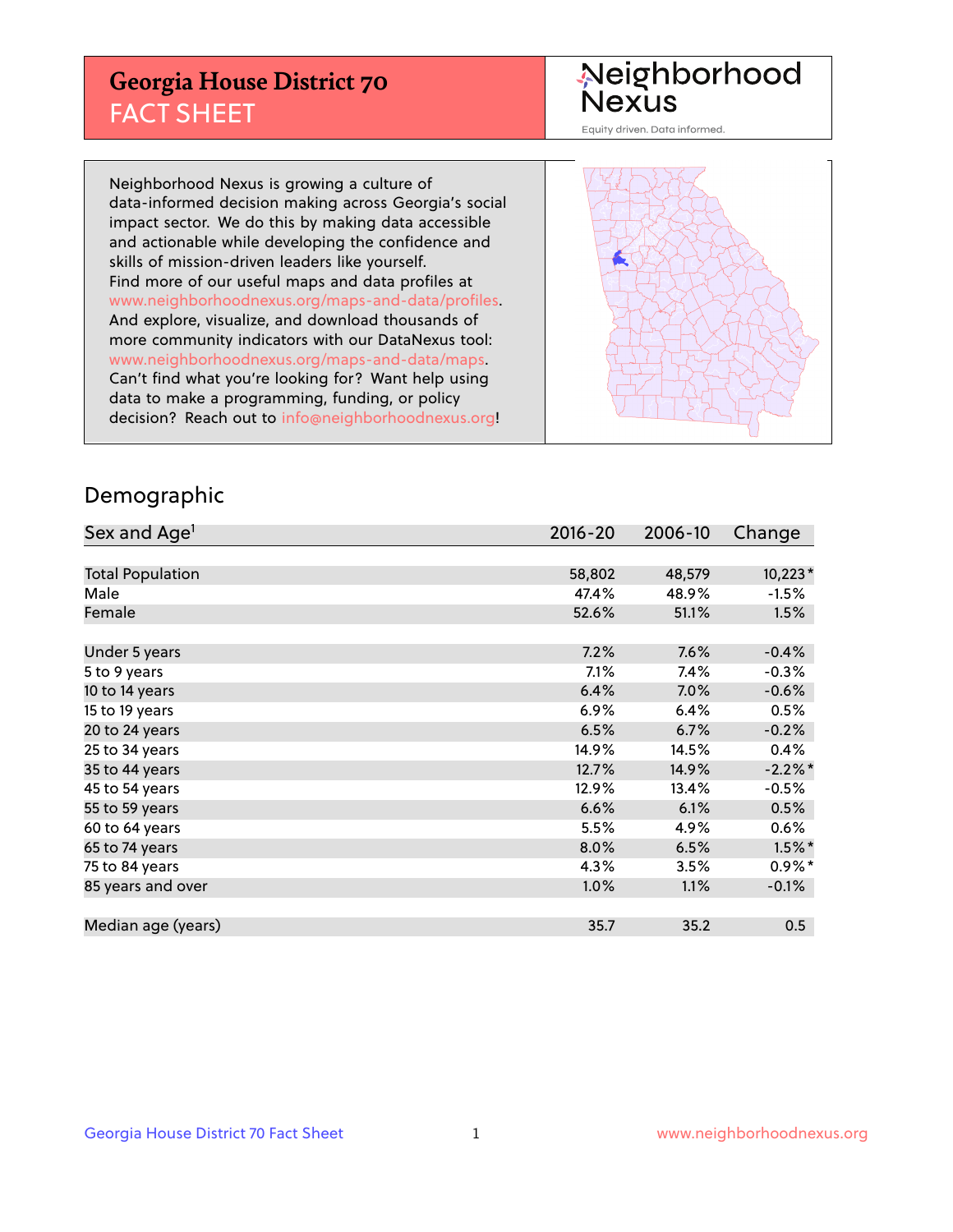## Demographic, continued...

| Race <sup>2</sup>                                            | $2016 - 20$    | 2006-10 | Change     |
|--------------------------------------------------------------|----------------|---------|------------|
| <b>Total population</b>                                      | 58,802         | 48,579  | $10,223*$  |
| One race                                                     | 96.0%          | 98.5%   | $-2.5%$ *  |
| White                                                        | 64.6%          | 70.0%   | $-5.4\%$ * |
| <b>Black or African American</b>                             | 26.4%          | 25.6%   | 0.7%       |
| American Indian and Alaska Native                            | 0.5%           | 0.0%    | 0.4%       |
| Asian                                                        | 1.8%           | 0.7%    | $1.1\%$ *  |
| Native Hawaiian and Other Pacific Islander                   | 0.0%           | 0.1%    | $-0.1%$    |
| Some other race                                              | 2.7%           | 2.0%    | 0.7%       |
| Two or more races                                            | 4.0%           | 1.5%    | $2.5%$ *   |
| Race alone or in combination with other race(s) <sup>3</sup> | $2016 - 20$    | 2006-10 | Change     |
| Total population                                             | 58,802         | 48,579  | $10,223*$  |
| White                                                        | 68.4%          | 71.3%   | $-2.9%$ *  |
| <b>Black or African American</b>                             | 28.7%          | 26.4%   | 2.3%       |
| American Indian and Alaska Native                            | 1.0%           | 0.3%    | 0.6%       |
| Asian                                                        | 3.1%           | 1.1%    | $2.0\%$ *  |
| Native Hawaiian and Other Pacific Islander                   | 0.5%           | 0.2%    | 0.4%       |
| Some other race                                              | 3.2%           | 2.3%    | 0.9%       |
| Hispanic or Latino and Race <sup>4</sup>                     | $2016 - 20$    | 2006-10 | Change     |
| <b>Total population</b>                                      | 58,802         | 48,579  | $10,223*$  |
| Hispanic or Latino (of any race)                             | 9.7%           | 7.2%    | $2.4\%$ *  |
| Not Hispanic or Latino                                       | 90.3%          | 92.8%   | $-2.4%$    |
| White alone                                                  | 58.3%          | 65.0%   | $-6.7%$ *  |
| Black or African American alone                              | 26.1%          | 25.5%   | 0.6%       |
| American Indian and Alaska Native alone                      | 0.5%           | 0.0%    | 0.4%       |
| Asian alone                                                  | 1.8%           | 0.7%    | $1.1\%$ *  |
| Native Hawaiian and Other Pacific Islander alone             | 0.0%           | 0.1%    | $-0.1%$    |
| Some other race alone                                        | 0.3%           | 0.2%    | 0.1%       |
| Two or more races                                            | 3.3%           | 1.2%    | $2.1\%$ *  |
| U.S. Citizenship Status <sup>5</sup>                         | $2016 - 20$    | 2006-10 | Change     |
|                                                              |                |         |            |
| Foreign-born population<br>Naturalized U.S. citizen          | 4,745          | 3,001   | $1,744*$   |
|                                                              | 39.4%<br>60.6% | 21.8%   | 17.6%*     |
| Not a U.S. citizen                                           |                | 78.2%   | $-17.6%$   |
| Citizen, Voting Age Population <sup>6</sup>                  | 2016-20        | 2006-10 | Change     |
| Citizen, 18 and over population                              | 41,585         | 33,799  | 7,787*     |
| Male                                                         | 46.2%          | 46.9%   | $-0.8%$    |
| Female                                                       | 53.8%          | 53.1%   | 0.8%       |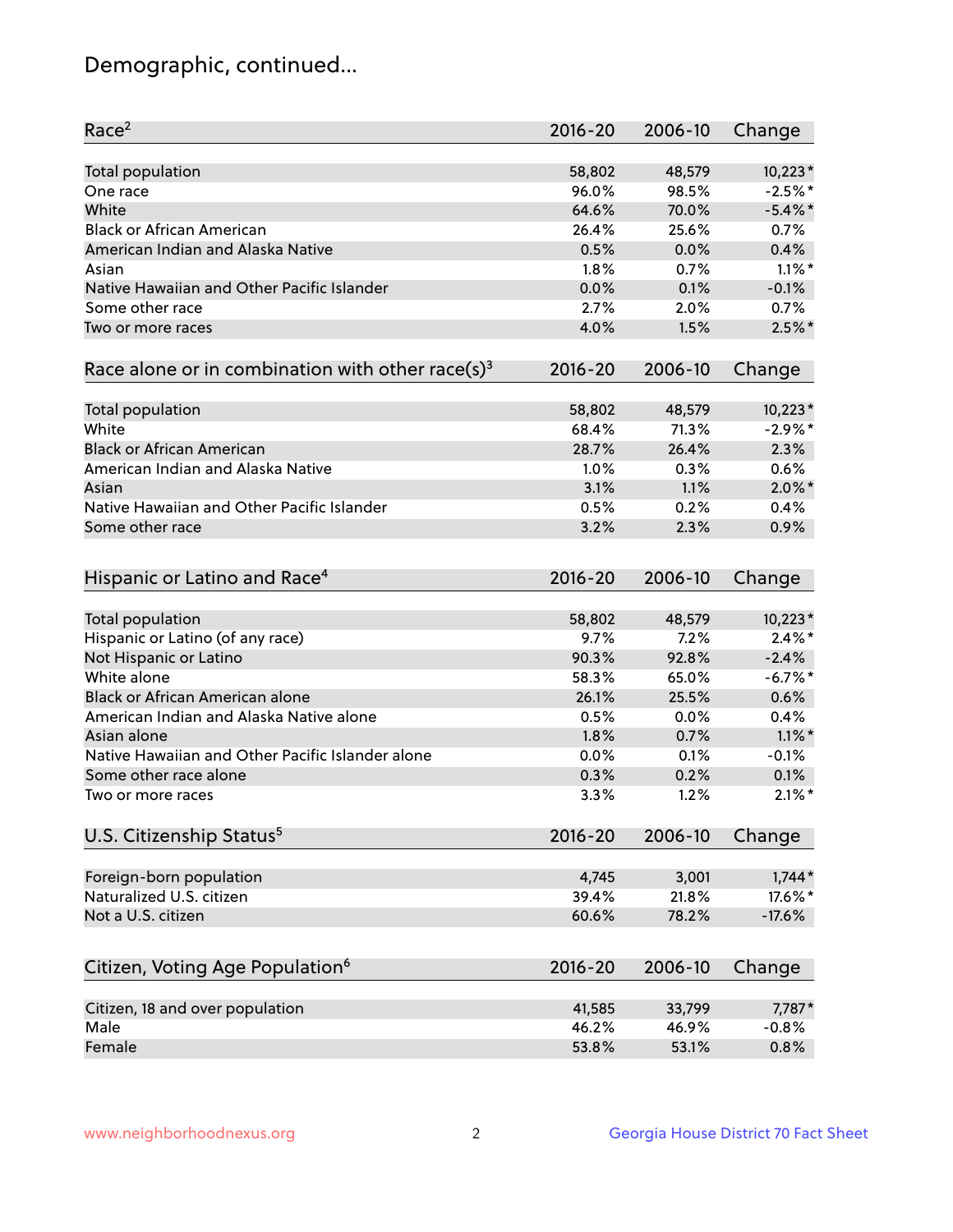#### Economic

| Income <sup>7</sup>                                 | $2016 - 20$ | 2006-10 | Change     |
|-----------------------------------------------------|-------------|---------|------------|
|                                                     |             |         |            |
| All households                                      | 21,820      | 18,351  | $3,469*$   |
| Less than \$10,000                                  | 4.3%        | 9.0%    | $-4.7%$ *  |
| \$10,000 to \$14,999                                | 4.4%        | 5.3%    | $-0.9%$    |
| \$15,000 to \$24,999                                | 9.7%        | 10.3%   | $-0.6%$    |
| \$25,000 to \$34,999                                | 9.7%        | 12.6%   | $-2.9\%$ * |
| \$35,000 to \$49,999                                | 15.4%       | 15.2%   | 0.2%       |
| \$50,000 to \$74,999                                | 17.5%       | 18.8%   | $-1.3%$    |
| \$75,000 to \$99,999                                | 14.4%       | 12.2%   | 2.2%       |
| \$100,000 to \$149,999                              | 15.5%       | 12.1%   | $3.5%$ *   |
| \$150,000 to \$199,999                              | 5.5%        | 3.1%    | $2.4\%$ *  |
| \$200,000 or more                                   | 3.6%        | 1.5%    | $2.1\%$ *  |
| Median household income (dollars)                   | 60,077      | 47,452  | 12,626*    |
| Mean household income (dollars)                     | 77,821      | 59,295  | 18,526*    |
| With earnings                                       | 79.8%       | 79.0%   | 0.8%       |
| Mean earnings (dollars)                             | 79,503      | 62,559  | 16,944*    |
| <b>With Social Security</b>                         | 29.0%       | 27.5%   | 1.5%       |
| Mean Social Security income (dollars)               | 18,511      | 15,423  | 3,088*     |
| With retirement income                              | 19.9%       | 16.1%   | $3.8\%$ *  |
| Mean retirement income (dollars)                    | 24,481      | 17,880  | $6,601*$   |
| With Supplemental Security Income                   | 4.9%        | 2.9%    | $2.0\%$ *  |
| Mean Supplemental Security Income (dollars)         | 10,828      | 9,259   | 1,569*     |
| With cash public assistance income                  | 2.0%        | 3.0%    | $-1.0%$    |
| Mean cash public assistance income (dollars)        | 1,107       | 3,082   | $-1,975*$  |
| With Food Stamp/SNAP benefits in the past 12 months | 12.7%       | 12.1%   | 0.6%       |
|                                                     |             |         |            |
| Families                                            | 14,561      | 12,958  | $1,603*$   |
| Less than \$10,000                                  | 2.0%        | 6.5%    | $-4.5%$ *  |
| \$10,000 to \$14,999                                | 2.1%        | 3.4%    | $-1.3%$    |
| \$15,000 to \$24,999                                | 7.8%        | 9.5%    | $-1.7%$    |
| \$25,000 to \$34,999                                | 10.0%       | 11.9%   | $-1.9%$    |
| \$35,000 to \$49,999                                | 11.4%       | 14.2%   | $-2.8%$    |
| \$50,000 to \$74,999                                | 17.8%       | 19.2%   | $-1.4%$    |
| \$75,000 to \$99,999                                | 16.0%       | 13.6%   | 2.4%       |
| \$100,000 to \$149,999                              | 21.3%       | 15.8%   | 5.5%*      |
| \$150,000 to \$199,999                              | 7.1%        | 4.0%    | $3.1\%$ *  |
| \$200,000 or more                                   | 4.4%        | 1.8%    | $2.6\%$ *  |
| Median family income (dollars)                      | 73,456      | 55,664  | 17,791*    |
| Mean family income (dollars)                        | 87,509      | 66,716  | 20,793*    |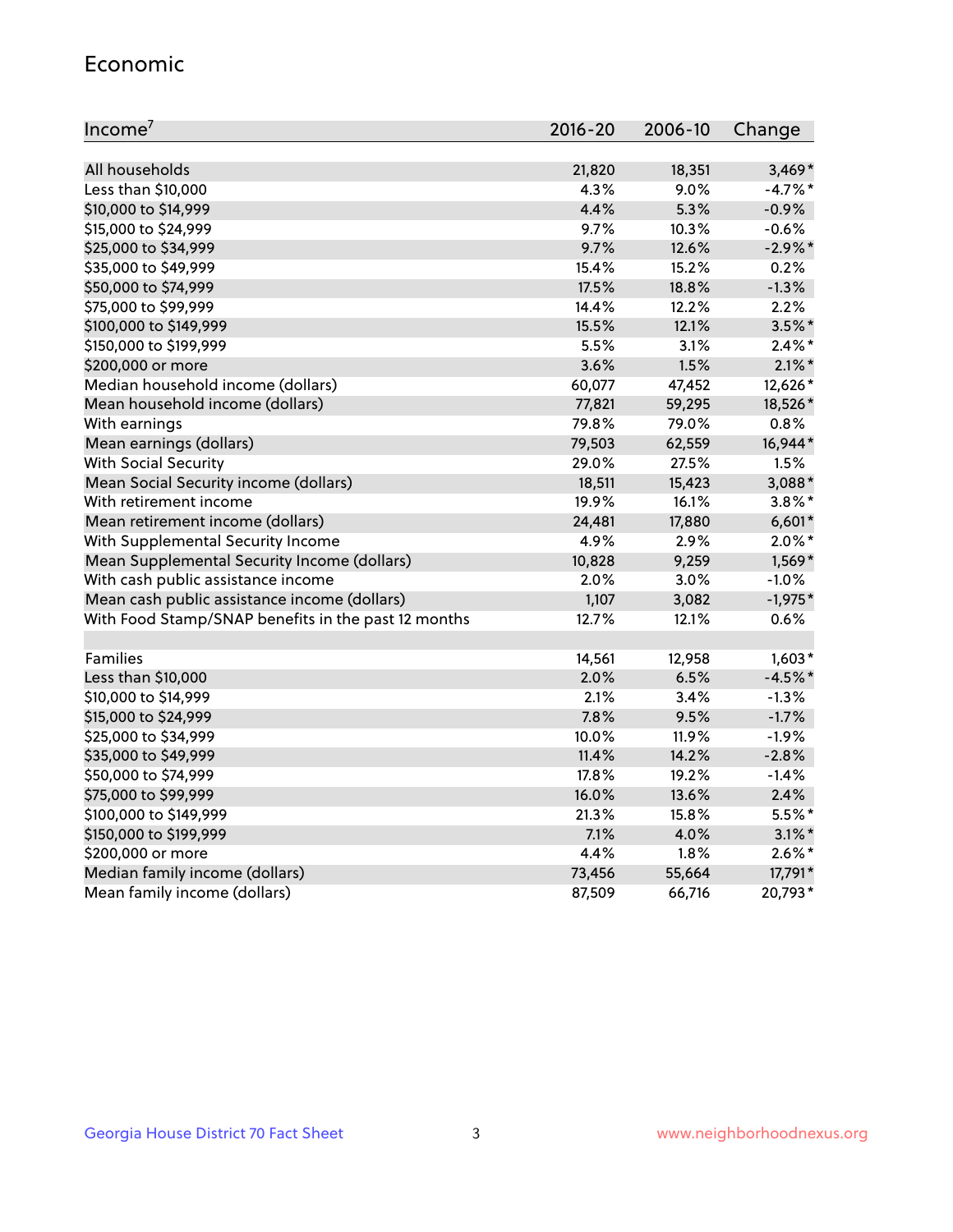## Economic, continued...

| Income, continued <sup>8</sup>                                        | $2016 - 20$ | 2006-10 | Change      |
|-----------------------------------------------------------------------|-------------|---------|-------------|
|                                                                       |             |         |             |
| Nonfamily households                                                  | 7,259       | 5,393   | 1,866*      |
| Median nonfamily income (dollars)                                     | 38,135      | 31,994  | $6,140*$    |
| Mean nonfamily income (dollars)                                       | 46,748      | 38,998  | 7,750*      |
| Median earnings for workers (dollars)                                 | 34,179      | 29,312  | 4,867*      |
| Median earnings for male full-time, year-round workers<br>(dollars)   | 51,270      | 43,408  | 7,862*      |
| Median earnings for female full-time, year-round workers<br>(dollars) | 35,537      | 33,737  | $1,800*$    |
| Per capita income (dollars)                                           | 30,086      | 22,632  | $7,454*$    |
| Families and People Below Poverty Level <sup>9</sup>                  | $2016 - 20$ | 2006-10 | Change      |
|                                                                       |             |         |             |
| <b>All families</b>                                                   | 9.0%        | 12.8%   | $-3.7\%$ *  |
| With related children under 18 years                                  | 14.2%       | 21.5%   | $-7.3%$     |
| With related children under 5 years only                              | 9.3%        | 30.8%   | $-21.5%$    |
| Married couple families                                               | 4.3%        | 2.9%    | 1.4%        |
| With related children under 18 years                                  | 6.0%        | 5.6%    | 0.4%        |
| With related children under 5 years only                              | 7.2%        | 4.0%    | 3.2%        |
| Families with female householder, no husband present                  | 20.7%       | 48.6%   | $-27.9%$    |
| With related children under 18 years                                  | 27.0%       | 58.0%   | $-31.0\%$ * |
| With related children under 5 years only                              | 14.0%       | 82.6%   | $-68.6%$    |
| All people                                                            | 13.2%       | 16.8%   | $-3.6\%$ *  |
| Under 18 years                                                        | 19.0%       | 28.4%   | $-9.4%$ *   |
| Related children under 18 years                                       | 17.9%       | 28.2%   | $-10.3\%$ * |
| Related children under 5 years                                        | 21.3%       | 33.2%   | $-11.8%$    |
| Related children 5 to 17 years                                        | 16.5%       | 26.2%   | $-9.7%$     |
| 18 years and over                                                     | 11.3%       | 12.7%   | $-1.4%$     |
| 18 to 64 years                                                        | 12.6%       | 13.2%   | $-0.6%$     |
| 65 years and over                                                     | 5.1%        | 9.8%    | $-4.7%$     |
| People in families                                                    | 10.6%       | 15.2%   | $-4.6\%$ *  |
| Unrelated individuals 15 years and over                               | 25.3%       | 25.1%   | 0.1%        |
|                                                                       |             |         |             |
| Non-Hispanic white people                                             | 7.9%        | 8.8%    | $-0.9%$     |
| Black or African-American people                                      | 17.1%       | 34.6%   | $-17.4\%$ * |
| Asian people                                                          | 10.7%       | 5.5%    | 5.1%        |
| Hispanic or Latino people                                             | 37.7%       | 25.6%   | 12.1%       |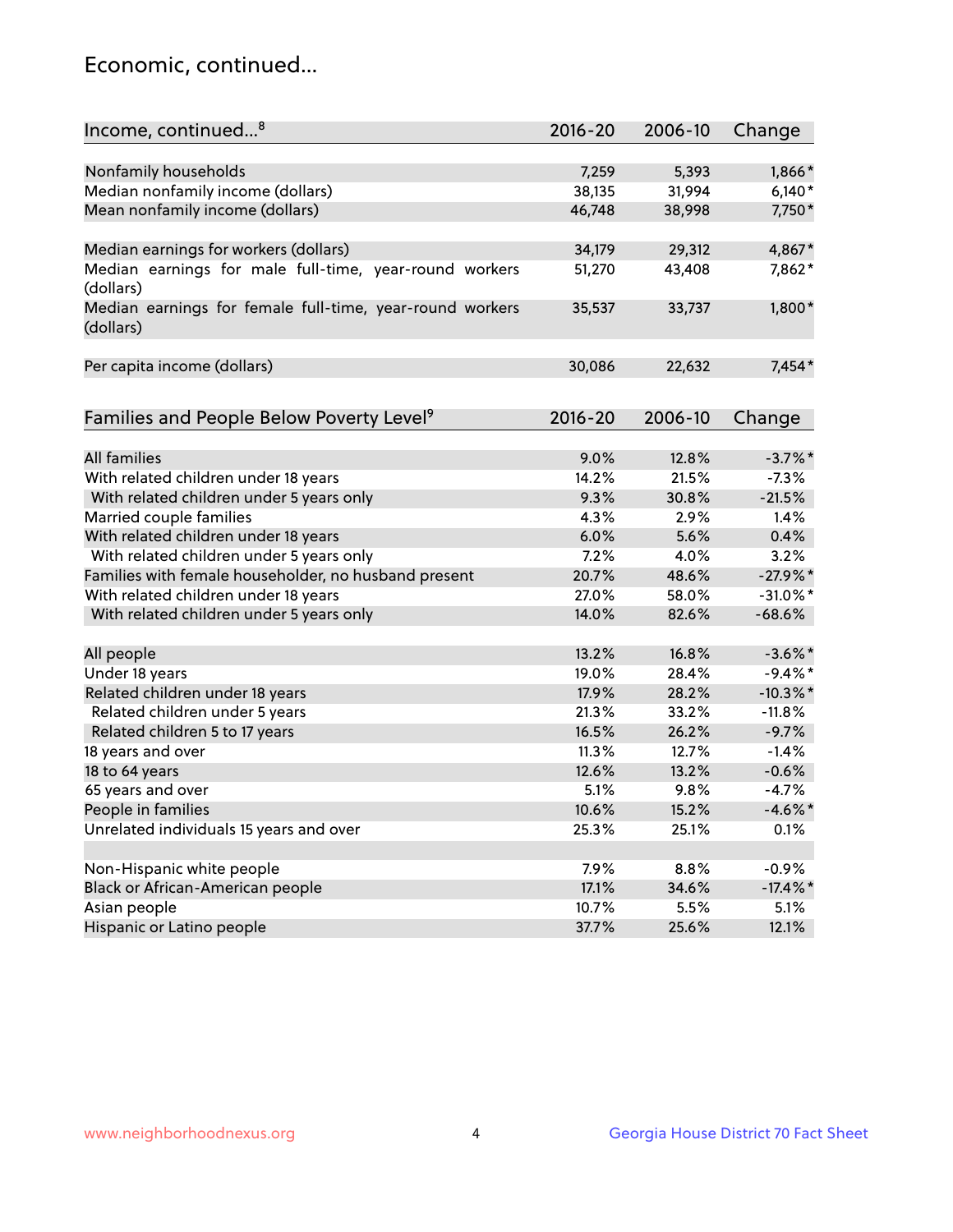## Employment

| Employment Status <sup>10</sup>                               | $2016 - 20$   | 2006-10 | Change             |
|---------------------------------------------------------------|---------------|---------|--------------------|
|                                                               |               |         |                    |
| Population 16 years and over                                  | 45,755        | 37,247  | 8,509*             |
| In labor force                                                | 64.5%         | 64.0%   | 0.4%               |
| Civilian labor force                                          | 64.5%         | 63.8%   | 0.6%               |
| Employed                                                      | 61.4%         | 59.1%   | 2.3%               |
| Unemployed                                                    | 3.1%          | 4.7%    | $-1.7%$            |
| <b>Armed Forces</b>                                           | 0.0%          | 0.2%    | $-0.2%$            |
| Not in labor force                                            | 35.5%         | 36.0%   | $-0.4%$            |
| Civilian labor force                                          | 29,496        | 23,771  | $5,725*$           |
|                                                               |               | 7.4%    |                    |
| <b>Unemployment Rate</b>                                      | 4.8%          |         | $-2.7%$            |
| Females 16 years and over                                     | 24,085        | 19,175  | 4,909*             |
| In labor force                                                | 59.8%         | 55.0%   | 4.8%               |
| Civilian labor force                                          | 59.8%         | 55.0%   | 4.8%               |
| Employed                                                      | 56.0%         | 50.8%   | $5.2\%$ *          |
|                                                               |               |         |                    |
| Own children of the householder under 6 years                 | 4,419         | 4,230   | 189                |
| All parents in family in labor force                          | 69.8%         | 54.5%   | 15.3%*             |
| Own children of the householder 6 to 17 years                 | 8,584         | 7,140   | $1,444*$           |
| All parents in family in labor force                          | 74.1%         | 70.3%   | 3.8%               |
|                                                               |               |         |                    |
| Industry <sup>11</sup>                                        | $2016 - 20$   | 2006-10 | Change             |
|                                                               |               |         |                    |
| Civilian employed population 16 years and over                | 28,089        | 22,002  | $6,086*$           |
| Agriculture, forestry, fishing and hunting, and mining        | 0.4%          | 0.4%    | $-0.1%$            |
| Construction                                                  | 4.6%          | 7.9%    | $-3.4\%$ *         |
| Manufacturing<br>Wholesale trade                              | 16.1%<br>2.5% | 15.7%   | 0.4%               |
| Retail trade                                                  |               | 3.0%    | $-0.4%$            |
|                                                               | 12.5%         | 13.1%   | $-0.6%$<br>$-0.6%$ |
| Transportation and warehousing, and utilities<br>Information  | 9.7%          | 10.3%   |                    |
| Finance and insurance, and real estate and rental and leasing | 2.4%          | 2.0%    | 0.4%               |
| Professional, scientific, and management, and administrative  | 5.8%          | 4.9%    | 0.9%               |
| and waste management services                                 | 8.5%          | 9.6%    | $-1.2%$            |
| Educational services, and health care and social assistance   | 19.1%         | 16.1%   | $3.0\%$ *          |
| Arts, entertainment, and recreation, and accommodation and    | 9.6%          | 7.7%    | $1.9\%$            |
| food services                                                 |               |         |                    |
| Other services, except public administration                  | 4.5%          | 4.4%    | 0.2%               |
| Public administration                                         | 4.3%          | 4.8%    | $-0.5%$            |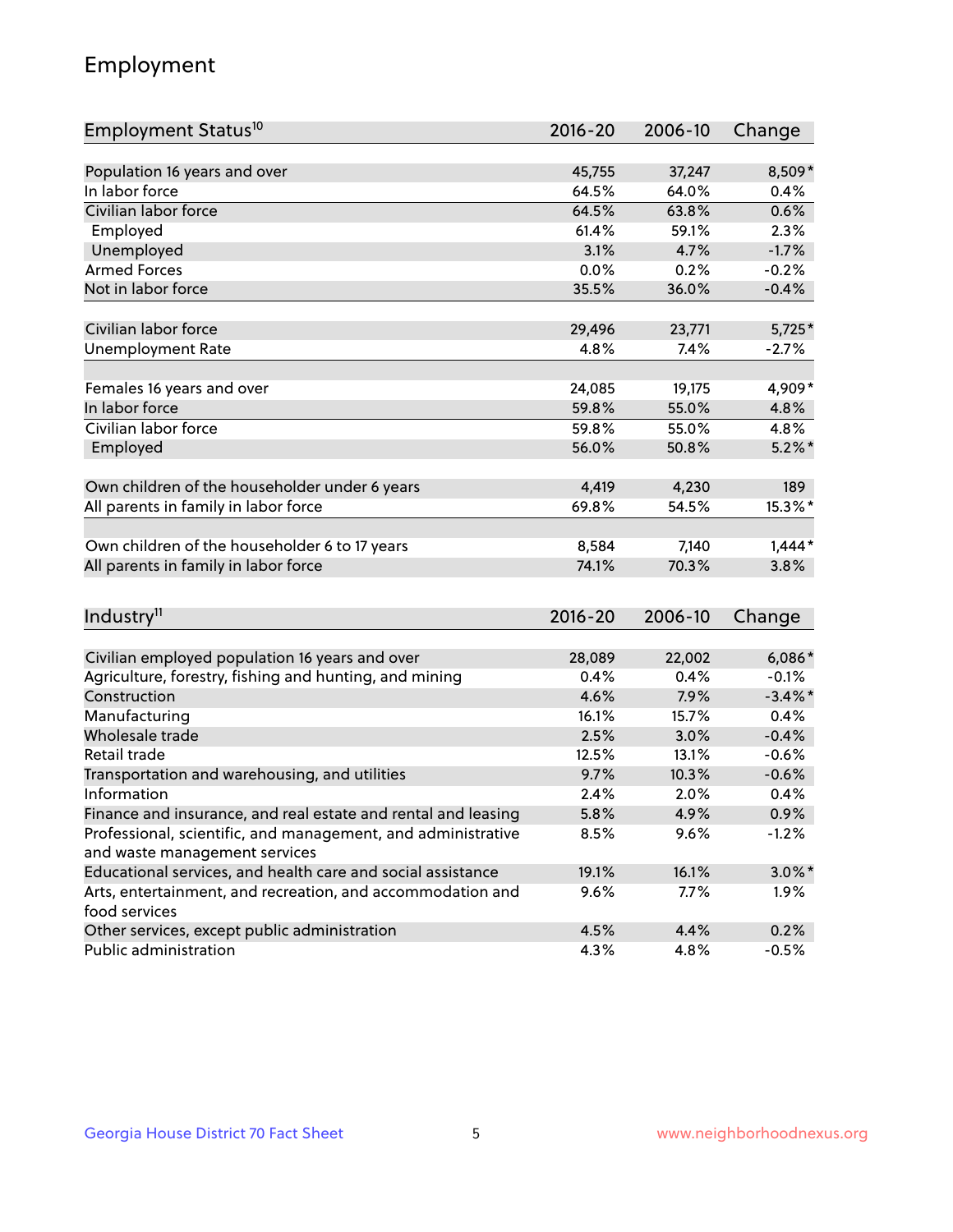## Employment, continued...

| Occupation <sup>12</sup>                                    | $2016 - 20$ | 2006-10 | Change     |
|-------------------------------------------------------------|-------------|---------|------------|
| Civilian employed population 16 years and over              | 28,089      | 22,002  | $6,086*$   |
| Management, business, science, and arts occupations         | 34.0%       | 29.3%   | 4.7%*      |
| Service occupations                                         | 18.4%       | 15.6%   | 2.7%       |
| Sales and office occupations                                | 22.1%       | 25.5%   | $-3.4\%$ * |
| and<br>maintenance<br>Natural                               | 7.5%        | 11.6%   | $-4.1\%$ * |
| resources,<br>construction,<br>occupations                  |             |         |            |
| Production, transportation, and material moving occupations | 18.0%       | 17.9%   | 0.1%       |
| Class of Worker <sup>13</sup>                               | $2016 - 20$ | 2006-10 | Change     |
| Civilian employed population 16 years and over              | 28,089      | 22,002  | 6,086*     |
| Private wage and salary workers                             | 83.4%       | 80.7%   | 2.7%       |
| Government workers                                          | 12.4%       | 14.1%   | $-1.7%$    |
| Self-employed in own not incorporated business workers      | 4.0%        | 5.1%    | $-1.1%$    |
| Unpaid family workers                                       | 0.2%        | 0.1%    | 0.1%       |
| Job Flows <sup>14</sup>                                     | 2019        | 2010    | Change     |
|                                                             |             |         |            |
| Total Jobs in district                                      | 27,206      | 19,938  | 7,268      |
| Held by residents of district                               | 22.6%       | 24.9%   | $-2.4%$    |
| Held by non-residents of district                           | 77.4%       | 75.1%   | 2.4%       |
| Jobs by Industry Sector <sup>15</sup>                       | 2019        | 2010    | Change     |
|                                                             |             |         |            |
| Total Jobs in district                                      | 27,206      | 19,938  | 7,268      |
| Goods Producing sectors                                     | 21.8%       | 20.1%   | 1.7%       |
| Trade, Transportation, and Utilities sectors                | 24.1%       | 28.1%   | $-4.0%$    |
| All Other Services sectors                                  | 54.1%       | 51.7%   | 2.4%       |
| Total Jobs in district held by district residents           | 6,135       | 4,972   | 1,163      |
| <b>Goods Producing sectors</b>                              | 26.9%       | 24.2%   | 2.6%       |
| Trade, Transportation, and Utilities sectors                | 17.7%       | 19.1%   | $-1.4%$    |
| All Other Services sectors                                  | 55.5%       | 56.7%   | $-1.2%$    |
|                                                             |             |         |            |
| Jobs by Earnings <sup>16</sup>                              | 2019        | 2010    | Change     |
| Total Jobs in district                                      | 27,206      | 19,938  | 7,268      |
| Jobs with earnings \$1250/month or less                     | 24.7%       | 29.4%   | $-4.7%$    |
| Jobs with earnings \$1251/month to \$3333/month             | 35.1%       | 43.2%   | $-8.1%$    |
|                                                             |             |         |            |
| Jobs with earnings greater than \$3333/month                | 40.3%       | 27.4%   | 12.8%      |
| Total Jobs in district held by district residents           | 6,135       | 4,972   | 1,163      |
| Jobs with earnings \$1250/month or less                     | 22.7%       | 26.7%   | $-3.9%$    |
| Jobs with earnings \$1251/month to \$3333/month             | 38.9%       | 46.7%   | $-7.8%$    |
| Jobs with earnings greater than \$3333/month                | 38.4%       | 26.7%   | 11.7%      |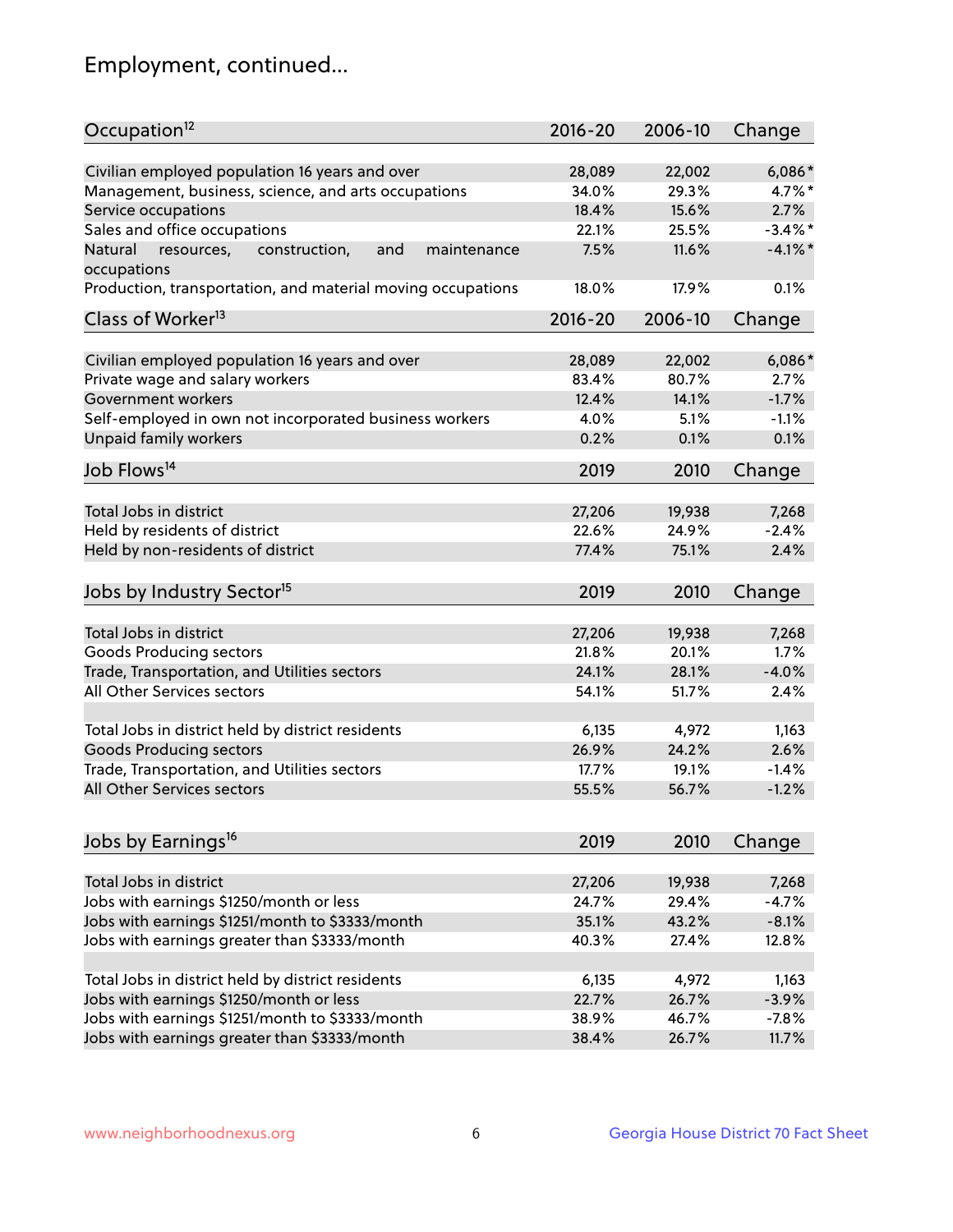## Employment, continued...

| 2019   | 2010   | Change  |
|--------|--------|---------|
|        |        |         |
| 27,206 | 19,938 | 7,268   |
| 24.8%  | 25.4%  | $-0.6%$ |
| 53.9%  | 58.5%  | $-4.6%$ |
| 21.3%  | 16.0%  | 5.3%    |
|        |        |         |
| 6,135  | 4,972  | 1,163   |
| 23.3%  | 21.7%  | 1.6%    |
| 54.5%  | 60.1%  | $-5.5%$ |
| 22.2%  | 18.2%  | 3.9%    |
|        |        |         |

#### Education

| School Enrollment <sup>18</sup>                | $2016 - 20$ | 2006-10 | Change     |
|------------------------------------------------|-------------|---------|------------|
|                                                |             |         |            |
| Population 3 years and over enrolled in school | 14,187      | 12,109  | $2,078*$   |
| Nursery school, preschool                      | 6.5%        | $9.0\%$ | $-2.5%$ *  |
| Kindergarten                                   | 5.4%        | 6.3%    | $-0.9%$    |
| Elementary school (grades 1-8)                 | 45.4%       | 44.4%   | $1.0\%$    |
| High school (grades 9-12)                      | 23.5%       | 22.6%   | 1.0%       |
| College or graduate school                     | 19.1%       | 17.6%   | 1.5%       |
| Educational Attainment <sup>19</sup>           | $2016 - 20$ | 2006-10 | Change     |
|                                                |             |         |            |
| Population 25 years and over                   | 38,726      | 31,505  | $7,221*$   |
| Less than 9th grade                            | 5.0%        | 6.3%    | $-1.3%$    |
| 9th to 12th grade, no diploma                  | 8.9%        | 12.2%   | $-3.3\%$ * |
| High school graduate (includes equivalency)    | 30.5%       | 36.9%   | $-6.4\%$ * |
| Some college, no degree                        | 21.6%       | 18.5%   | $3.1\%$ *  |
| Associate's degree                             | 8.0%        | 6.2%    | $1.8\%$ *  |
| Bachelor's degree                              | 16.3%       | 12.1%   | $4.2\%$ *  |
| Graduate or professional degree                | 9.6%        | 7.6%    | $1.9\%$    |
|                                                |             |         |            |
| Percent high school graduate or higher         | 86.1%       | 81.4%   | 4.7%*      |
| Percent bachelor's degree or higher            | 25.9%       | 19.8%   | $6.1\%$ *  |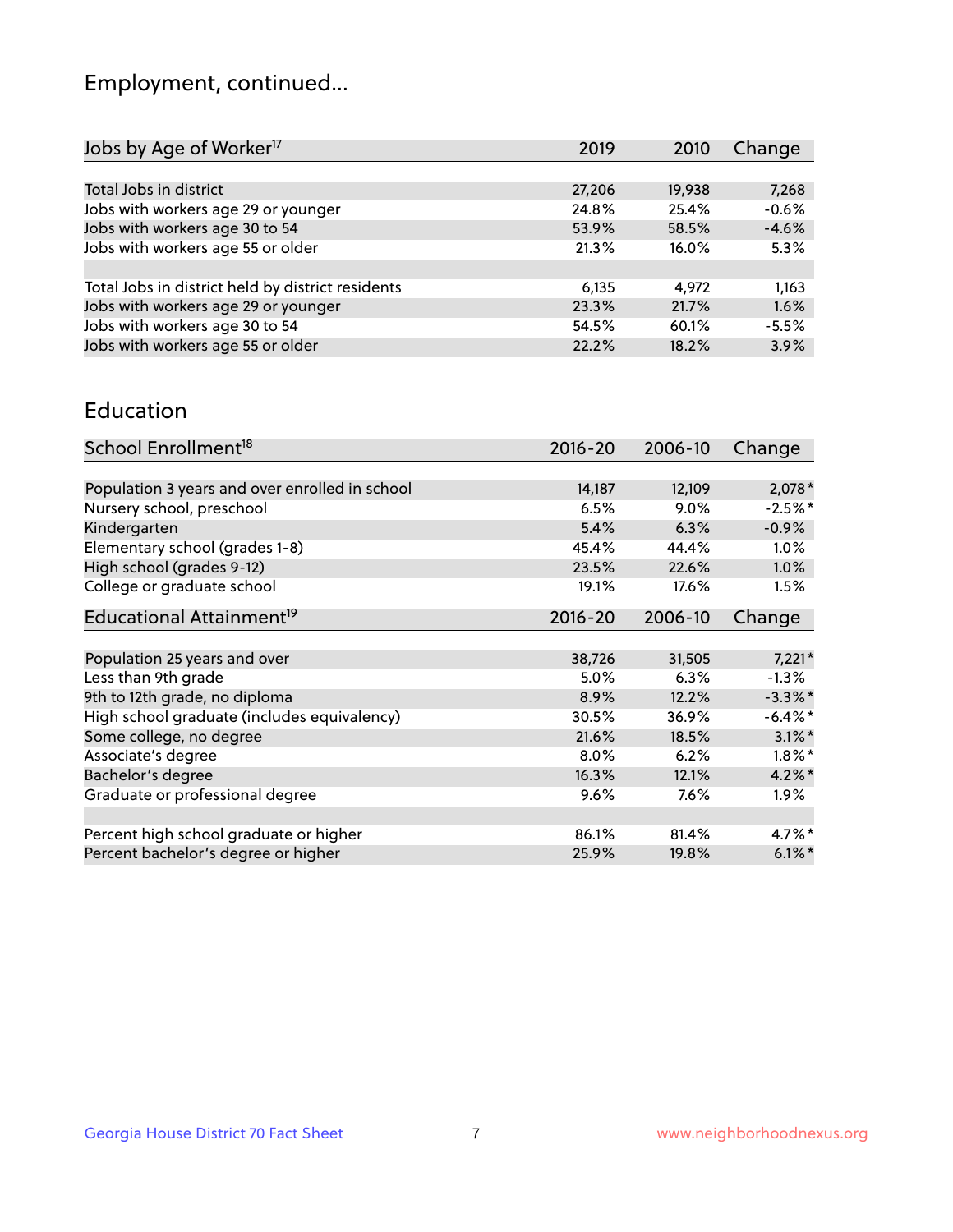## Housing

| Households by Type <sup>20</sup>                     | 2016-20     | 2006-10 | Change     |
|------------------------------------------------------|-------------|---------|------------|
|                                                      |             |         |            |
| Total households                                     | 21,820      | 18,351  | $3,469*$   |
| Family households (families)                         | 66.7%       | 70.6%   | $-3.9\%$ * |
| With own children under 18 years                     | 29.1%       | 31.7%   | $-2.6%$    |
| Married-couple family                                | 47.7%       | 50.9%   | $-3.3%$    |
| With own children of the householder under 18 years  | 18.2%       | 21.8%   | $-3.6\%$ * |
| Male householder, no wife present, family            | 3.7%        | 5.0%    | $-1.3%$    |
| With own children of the householder under 18 years  | 1.6%        | 1.3%    | 0.3%       |
| Female householder, no husband present, family       | 15.4%       | 14.7%   | 0.7%       |
| With own children of the householder under 18 years  | 9.3%        | 8.5%    | 0.8%       |
| Nonfamily households                                 | 33.3%       | 29.4%   | $3.9\%$ *  |
| Householder living alone                             | 27.0%       | 24.0%   | 3.0%       |
| 65 years and over                                    | 11.4%       | 6.9%    | 4.5%*      |
| Households with one or more people under 18 years    | 33.9%       | 37.0%   | $-3.1%$    |
| Households with one or more people 65 years and over | 27.3%       | 20.5%   | $6.8\%$ *  |
| Average household size                               | 2.67        | 2.61    | 0.06       |
| Average family size                                  | 3.28        | 3.10    | 0.18       |
|                                                      |             |         |            |
| Housing Occupancy <sup>21</sup>                      | $2016 - 20$ | 2006-10 | Change     |
| Total housing units                                  | 23,044      | 21,126  | 1,919*     |
| Occupied housing units                               | 94.7%       | 86.9%   | $7.8\%$ *  |
| Vacant housing units                                 | 5.3%        | 13.1%   | $-7.8\%$ * |
|                                                      |             |         |            |
| Homeowner vacancy rate                               | 1.5         | 3.1     | $-1.6$     |
| Rental vacancy rate                                  | 2.0         | 9.1     | $-7.1*$    |
| Units in Structure <sup>22</sup>                     | 2016-20     | 2006-10 | Change     |
| Total housing units                                  | 23,044      | 21,126  | $1,919*$   |
| 1-unit, detached                                     | 69.8%       | 69.9%   | $-0.1%$    |
| 1-unit, attached                                     | 4.6%        | 3.0%    | $1.6\%$ *  |
| 2 units                                              | 2.6%        | 3.3%    | $-0.7%$    |
| 3 or 4 units                                         | 2.7%        | 4.7%    | $-1.9%$ *  |
| 5 to 9 units                                         | 2.9%        | 5.0%    | $-2.1\%$ * |
|                                                      |             |         |            |
| 10 to 19 units                                       | 7.2%        | 5.6%    | 1.6%       |
| 20 or more units                                     | 6.4%        | 3.6%    | 2.7%       |
| Mobile home                                          | 3.6%        | 4.9%    | $-1.3%$    |
| Boat, RV, van, etc.                                  | 0.2%        | $0.0\%$ | 0.2%       |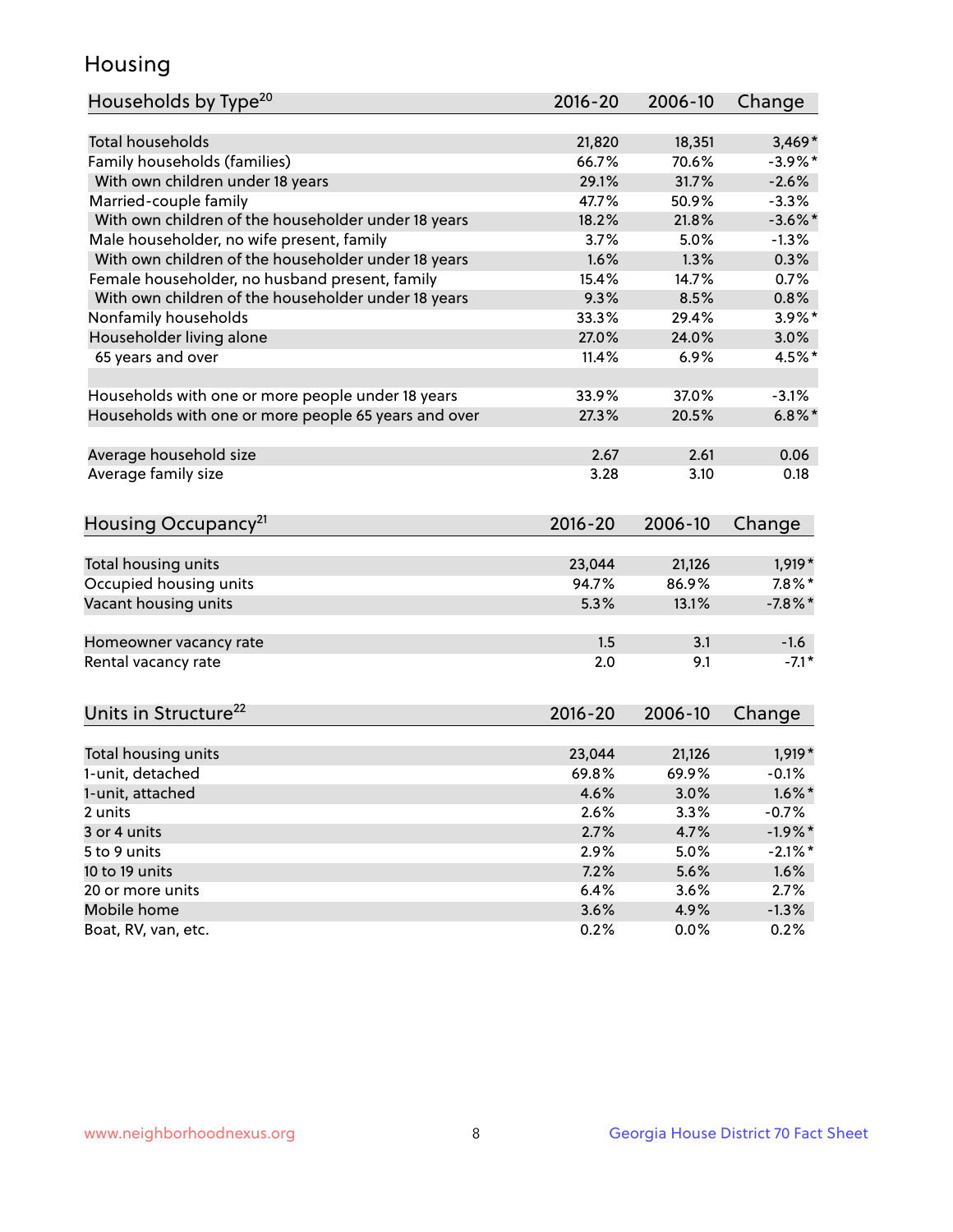## Housing, Continued...

| Year Structure Built <sup>23</sup>             | 2016-20     | 2006-10 | Change     |
|------------------------------------------------|-------------|---------|------------|
| Total housing units                            | 23,044      | 21,126  | 1,919*     |
| Built 2014 or later                            | 7.6%        | (X)     | (X)        |
| Built 2010 to 2013                             | 3.3%        | (X)     | (X)        |
| Built 2000 to 2009                             | 22.8%       | 25.5%   | $-2.7%$    |
| Built 1990 to 1999                             | 17.9%       | 21.5%   | $-3.6\%$ * |
| Built 1980 to 1989                             | 12.6%       | 14.2%   | $-1.6%$    |
| Built 1970 to 1979                             | 14.4%       | 12.9%   | 1.5%       |
| Built 1960 to 1969                             | 6.0%        | 8.2%    | $-2.2%$ *  |
| Built 1950 to 1959                             | 4.8%        | 6.5%    | $-1.7%$    |
| Built 1940 to 1949                             | 4.0%        | 3.1%    | 0.8%       |
| Built 1939 or earlier                          | 6.7%        | 8.0%    | $-1.3%$    |
| Housing Tenure <sup>24</sup>                   | $2016 - 20$ | 2006-10 | Change     |
| Occupied housing units                         | 21,820      | 18,351  | $3,469*$   |
| Owner-occupied                                 | 60.8%       | 60.9%   | $-0.1%$    |
| Renter-occupied                                | 39.2%       | 39.1%   | 0.1%       |
| Average household size of owner-occupied unit  | 2.78        | 2.60    | $0.18*$    |
| Average household size of renter-occupied unit | 2.51        | 2.62    | $-0.12$    |
| Residence 1 Year Ago <sup>25</sup>             | $2016 - 20$ | 2006-10 | Change     |
| Population 1 year and over                     | 58,189      | 48,014  | 10,175*    |
| Same house                                     | 83.2%       | 78.2%   | $5.1\%$ *  |
| Different house in the U.S.                    | 16.4%       | 21.1%   | $-4.7\%$ * |
| Same county                                    | 9.8%        | 12.8%   | $-3.0\%$ * |
| Different county                               | 6.6%        | 8.2%    | $-1.7%$    |
| Same state                                     | 4.3%        | 4.1%    | 0.2%       |
| Different state                                | 2.3%        | 4.2%    | $-1.9%$    |
| Abroad                                         | 0.4%        | 0.7%    | $-0.3%$    |
| Value of Housing Unit <sup>26</sup>            | $2016 - 20$ | 2006-10 | Change     |
| Owner-occupied units                           | 13,259      | 11,178  | 2,081*     |
| Less than \$50,000                             | 4.6%        | 3.3%    | 1.3%       |
| \$50,000 to \$99,999                           | 10.4%       | 13.5%   | $-3.1%$    |
| \$100,000 to \$149,999                         | 20.2%       | 29.4%   | $-9.2%$ *  |
| \$150,000 to \$199,999                         | 25.7%       | 26.7%   | $-1.0\%$   |
| \$200,000 to \$299,999                         | 21.8%       | 16.0%   | $5.8\%$ *  |
| \$300,000 to \$499,999                         | 13.9%       | 7.9%    | 5.9%*      |
| \$500,000 to \$999,999                         | 3.2%        | 2.8%    | 0.5%       |
| \$1,000,000 or more                            | 0.1%        | 0.4%    | $-0.3%$    |
| Median (dollars)                               | 177,381     | 155,515 | $21,866*$  |
| Mortgage Status <sup>27</sup>                  | $2016 - 20$ | 2006-10 | Change     |
| Owner-occupied units                           | 13,259      | 11,178  | $2,081*$   |
| Housing units with a mortgage                  | 65.7%       | 71.6%   | $-5.8\%$ * |
| Housing units without a mortgage               | 34.3%       | 28.4%   | $5.8\%$ *  |
|                                                |             |         |            |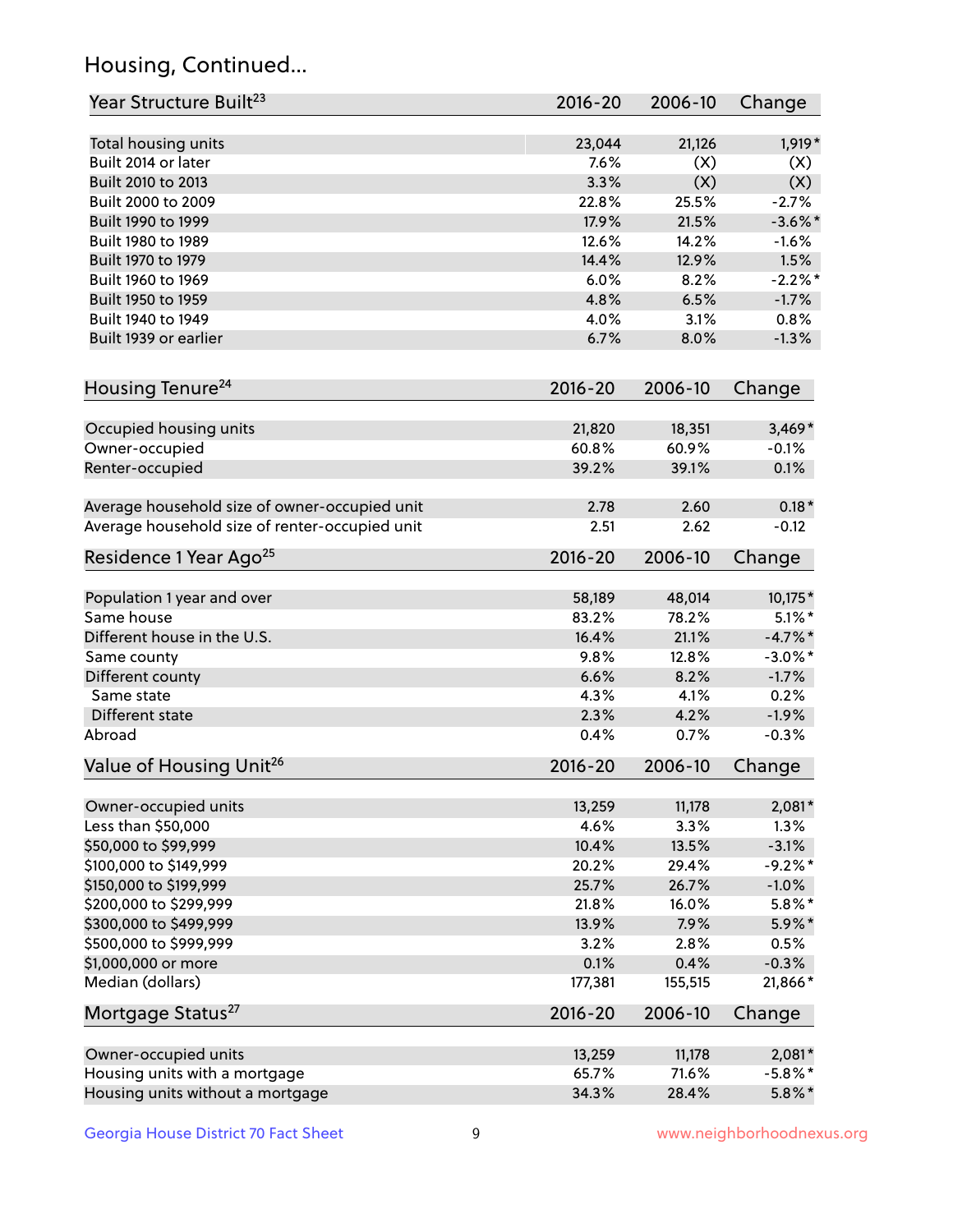## Housing, Continued...

| Selected Monthly Owner Costs <sup>28</sup>                                            | 2016-20     | 2006-10 | Change     |
|---------------------------------------------------------------------------------------|-------------|---------|------------|
| Housing units with a mortgage                                                         | 8,716       | 8,001   | $714*$     |
| Less than \$300                                                                       | 0.3%        | 0.5%    | $-0.2%$    |
| \$300 to \$499                                                                        | 1.2%        | 1.0%    | 0.2%       |
| \$500 to \$999                                                                        | 19.8%       | 16.8%   | 3.1%       |
| \$1,000 to \$1,499                                                                    | 46.3%       | 49.3%   | $-3.0%$    |
| \$1,500 to \$1,999                                                                    | 17.4%       | 17.5%   | $-0.1%$    |
| \$2,000 to \$2,999                                                                    | 11.6%       | 12.5%   | $-1.0%$    |
| \$3,000 or more                                                                       | 3.3%        | 2.3%    | 1.0%       |
| Median (dollars)                                                                      | 1,330       | 1,303   | 27         |
| Housing units without a mortgage                                                      | 4,543       | 3,177   | $1,367*$   |
| Less than \$150                                                                       | 2.4%        | 4.8%    | $-2.3%$    |
| \$150 to \$249                                                                        | 9.3%        | 16.4%   | $-7.1%$    |
| \$250 to \$349                                                                        | 19.8%       | 22.3%   | $-2.5%$    |
| \$350 to \$499                                                                        | 30.6%       | 26.5%   | 4.0%       |
| \$500 to \$699                                                                        | 21.4%       | 22.9%   | $-1.5%$    |
| \$700 or more                                                                         | 16.5%       | 7.2%    | $9.4\%$ *  |
| Median (dollars)                                                                      | 427         | 385     | $41*$      |
| Selected Monthly Owner Costs as a Percentage of<br>Household Income <sup>29</sup>     | $2016 - 20$ | 2006-10 | Change     |
| Housing units with a mortgage (excluding units where<br>SMOCAPI cannot be computed)   | 8,703       | 7,960   | 743        |
| Less than 20.0 percent                                                                | 51.2%       | 37.8%   | 13.5%*     |
| 20.0 to 24.9 percent                                                                  | 13.1%       | 17.1%   | $-3.9\%$ * |
| 25.0 to 29.9 percent                                                                  | 11.8%       | 13.0%   | $-1.2%$    |
| 30.0 to 34.9 percent                                                                  | 4.3%        | 7.2%    | $-2.9\%$ * |
| 35.0 percent or more                                                                  | 19.5%       | 25.0%   | $-5.5%$ *  |
| Not computed                                                                          | 13          | 42      | $-29$      |
| Housing unit without a mortgage (excluding units where<br>SMOCAPI cannot be computed) | 4,515       | 3,133   | 1,382*     |
| Less than 10.0 percent                                                                | 47.1%       | 41.4%   | 5.7%       |
| 10.0 to 14.9 percent                                                                  | 26.5%       | 22.8%   | 3.8%       |
| 15.0 to 19.9 percent                                                                  | 5.3%        | 12.0%   | $-6.8\%$ * |
| 20.0 to 24.9 percent                                                                  | 7.9%        | 6.0%    | 1.9%       |
| 25.0 to 29.9 percent                                                                  | 6.2%        | 6.7%    | $-0.4%$    |
| 30.0 to 34.9 percent                                                                  | 1.5%        | 3.3%    | $-1.8%$    |
| 35.0 percent or more                                                                  | 5.5%        | 7.9%    | $-2.4%$    |
| Not computed                                                                          | 28          | 43      | $-15$      |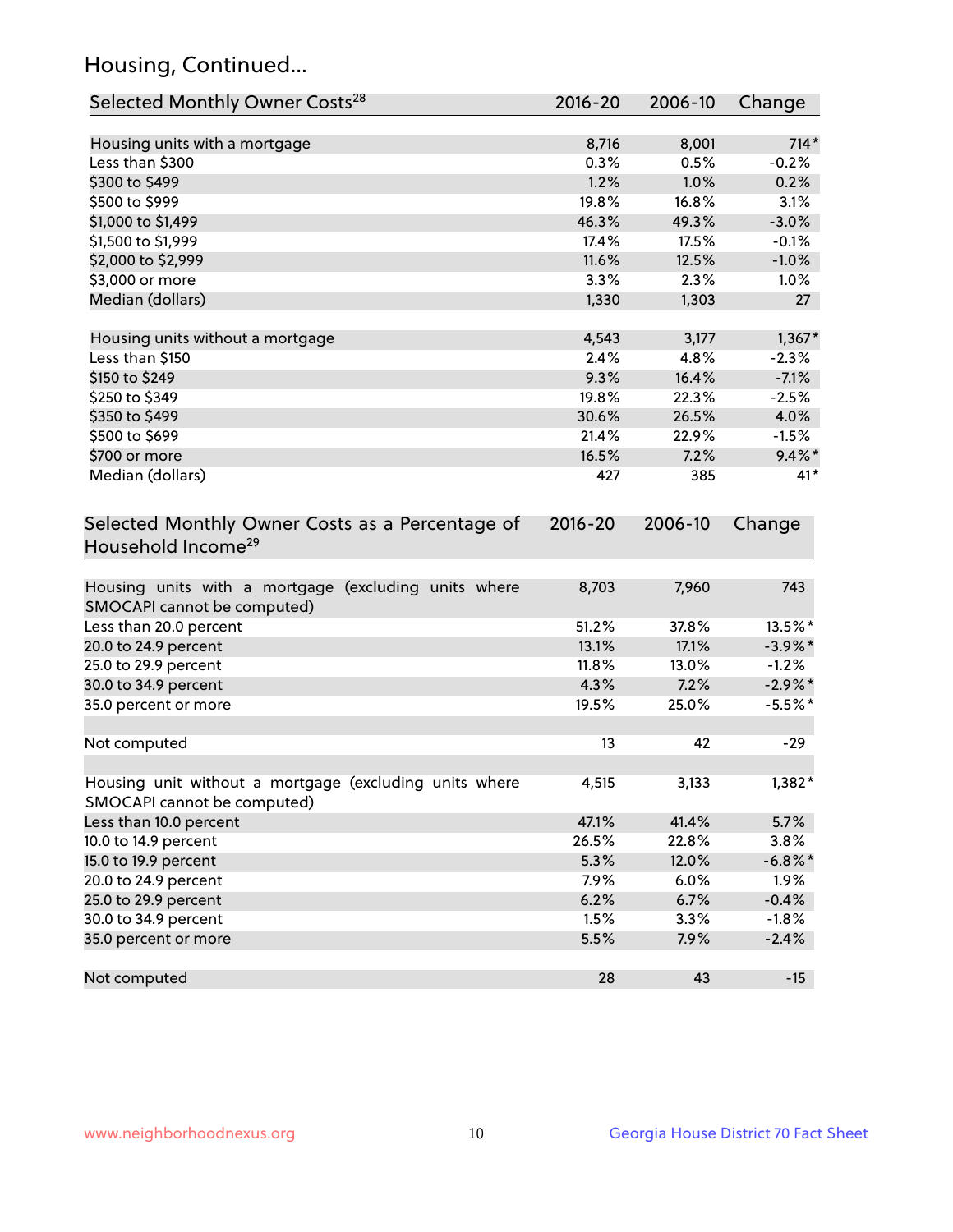## Housing, Continued...

| Gross Rent <sup>30</sup>   | 2016-20 | 2006-10 | Change      |
|----------------------------|---------|---------|-------------|
|                            |         |         |             |
| Occupied units paying rent | 8,288   | 6,911   | $1,377*$    |
| Less than \$200            | 1.1%    | 0.5%    | 0.6%        |
| \$200 to \$499             | 6.0%    | 10.1%   | $-4.0%$     |
| \$500 to \$749             | 12.3%   | 26.8%   | $-14.5%$ *  |
| \$750 to \$999             | 20.1%   | 37.3%   | $-17.2\%$ * |
| \$1,000 to \$1,499         | 50.3%   | 21.4%   | 28.9%*      |
| \$1,500 to \$1,999         | 9.8%    | 3.0%    | $6.8\%$ *   |
| \$2,000 or more            | 0.4%    | 0.9%    | $-0.5%$     |
| Median (dollars)           | 1,088   | 943     | $145*$      |
|                            |         |         |             |
| No rent paid               | 273     | 262     | 11          |
|                            |         |         |             |

| Gross Rent as a Percentage of Household Income <sup>31</sup>                   | $2016 - 20$ | 2006-10 | Change    |
|--------------------------------------------------------------------------------|-------------|---------|-----------|
|                                                                                |             |         |           |
| Occupied units paying rent (excluding units where GRAPI<br>cannot be computed) | 8,050       | 6,773   | $1,277*$  |
| Less than 15.0 percent                                                         | 11.4%       | 12.9%   | $-1.5%$   |
| 15.0 to 19.9 percent                                                           | 13.4%       | 13.3%   | 0.1%      |
| 20.0 to 24.9 percent                                                           | 12.0%       | 14.2%   | $-2.3%$   |
| 25.0 to 29.9 percent                                                           | 8.4%        | 8.6%    | $-0.2%$   |
| 30.0 to 34.9 percent                                                           | $11.6\%$    | 7.9%    | $3.6\%$ * |
| 35.0 percent or more                                                           | 43.2%       | 43.0%   | 0.2%      |
| Not computed                                                                   | 511         | 399     | 112       |

## Transportation

| Commuting to Work <sup>32</sup>           | 2016-20 | 2006-10 | Change     |
|-------------------------------------------|---------|---------|------------|
|                                           |         |         |            |
| Workers 16 years and over                 | 27,548  | 21,633  | $5,916*$   |
| Car, truck, or van - drove alone          | 81.6%   | 79.6%   | 2.0%       |
| Car, truck, or van - carpooled            | 10.2%   | 15.1%   | $-4.9\%$ * |
| Public transportation (excluding taxicab) | 0.4%    | 1.1%    | $-0.7%$    |
| Walked                                    | 0.9%    | 0.4%    | 0.4%       |
| Other means                               | 2.3%    | $1.0\%$ | $1.3\%$ *  |
| Worked at home                            | 4.7%    | 2.8%    | $1.9\%$ *  |
|                                           |         |         |            |
| Mean travel time to work (minutes)        | 29.3    | 29.3    | $-0.0$     |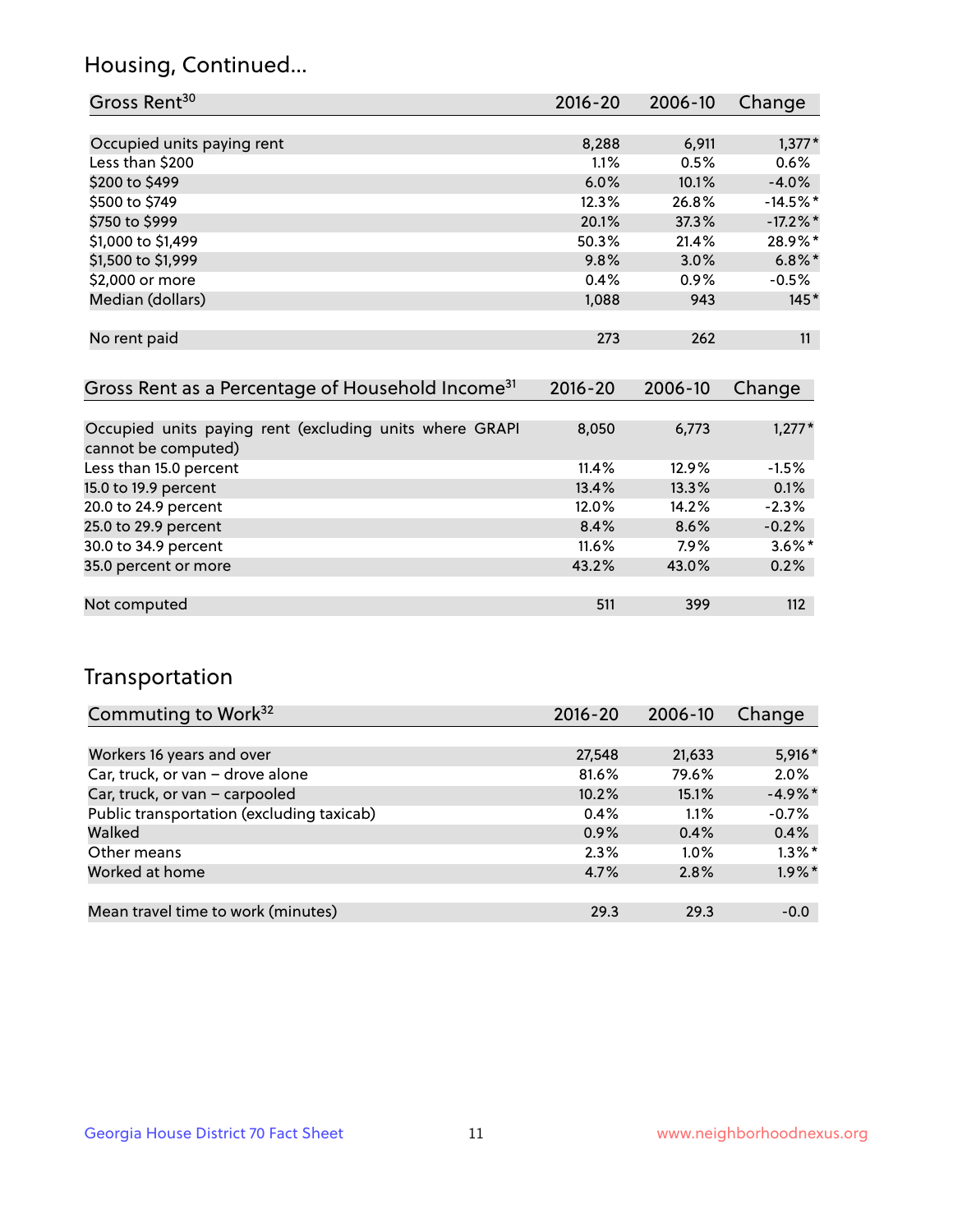## Transportation, Continued...

| Vehicles Available <sup>33</sup> | $2016 - 20$ | 2006-10 | Change   |
|----------------------------------|-------------|---------|----------|
|                                  |             |         |          |
| Occupied housing units           | 21,820      | 18,351  | $3.469*$ |
| No vehicles available            | 5.7%        | 6.5%    | $-0.7%$  |
| 1 vehicle available              | 35.0%       | 31.5%   | 3.5%     |
| 2 vehicles available             | 35.7%       | 38.3%   | $-2.5%$  |
| 3 or more vehicles available     | 23.5%       | 23.7%   | $-0.2%$  |

#### Health

| Health Insurance coverage <sup>34</sup>                 | 2016-20 |
|---------------------------------------------------------|---------|
|                                                         |         |
| Civilian Noninstitutionalized Population                | 58,281  |
| With health insurance coverage                          | 88.1%   |
| With private health insurance coverage                  | 67.1%   |
| With public health coverage                             | 31.0%   |
| No health insurance coverage                            | 11.9%   |
| Civilian Noninstitutionalized Population Under 19 years | 15,590  |
| No health insurance coverage                            | 6.1%    |
| Civilian Noninstitutionalized Population 19 to 64 years | 34,972  |
| In labor force:                                         | 27,105  |
| Employed:                                               | 25,783  |
| With health insurance coverage                          | 87.4%   |
| With private health insurance coverage                  | 84.3%   |
| With public coverage                                    | 5.3%    |
| No health insurance coverage                            | 12.6%   |
| Unemployed:                                             | 1,323   |
| With health insurance coverage                          | 44.2%   |
| With private health insurance coverage                  | 34.4%   |
| With public coverage                                    | $9.9\%$ |
| No health insurance coverage                            | 55.8%   |
| Not in labor force:                                     | 7,867   |
| With health insurance coverage                          | 75.1%   |
| With private health insurance coverage                  | 49.7%   |
| With public coverage                                    | 33.0%   |
| No health insurance coverage                            | 24.9%   |